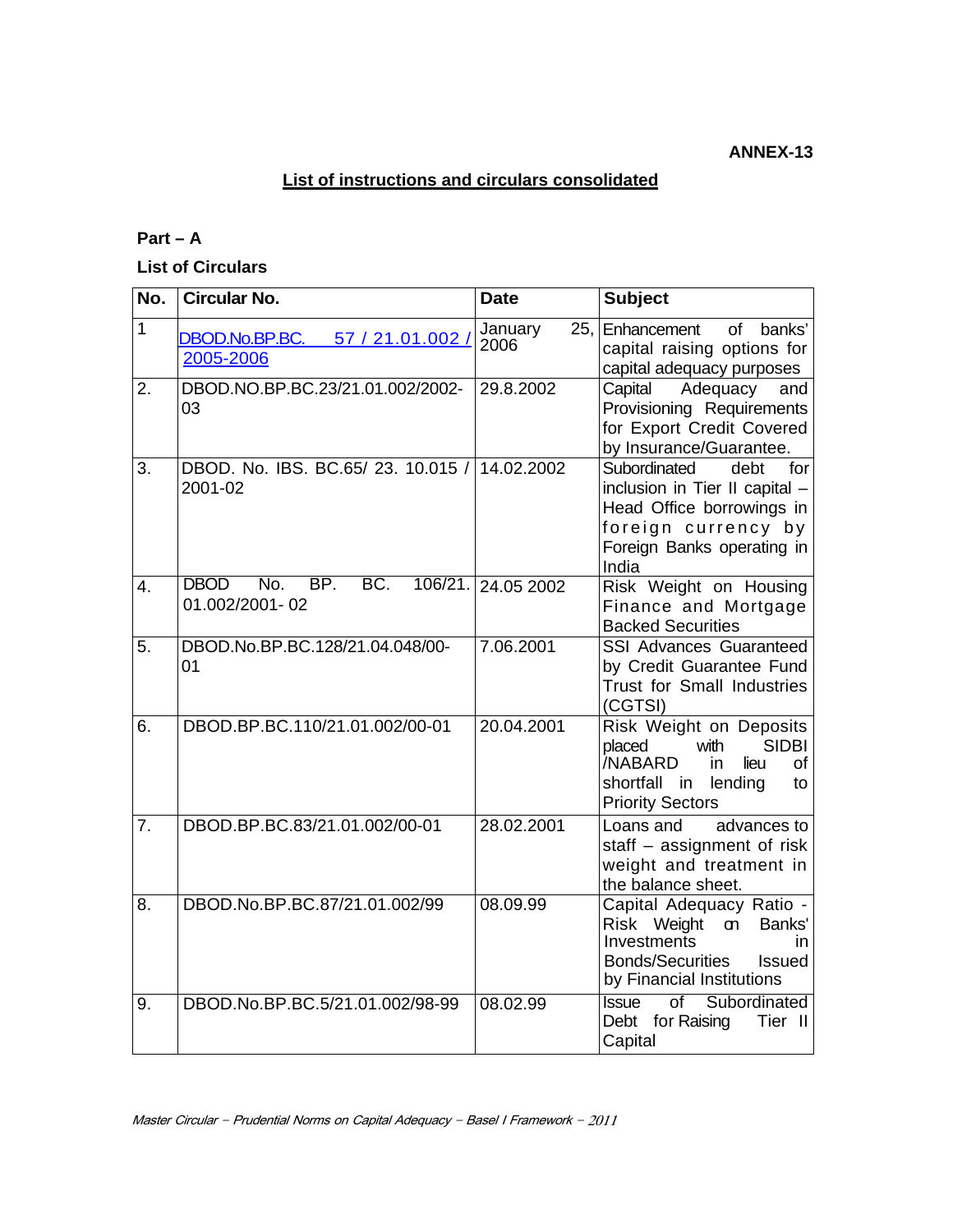| No. | <b>Circular No.</b>                      | <b>Date</b> | <b>Subject</b>                                                                                                                                                                                                             |
|-----|------------------------------------------|-------------|----------------------------------------------------------------------------------------------------------------------------------------------------------------------------------------------------------------------------|
| 10. | DBOD.No.BP.BC.1 19/21.01.002/98          | 28.12.98    | Monetary & Credit Policy<br><b>Measures</b><br>Capital<br><b>Risk</b><br>Ratio<br>Adequacy<br>Banks'<br>Weight<br><b>on</b><br>Investments<br>in.<br><b>Bonds/Securities</b><br><b>Issued</b><br>by Financial Institutions |
| 11. | DBOD.No.BP.BC.1 52/21.01.002/96          | 27.11.96    | Capital<br>Adequacy<br><b>Measures</b>                                                                                                                                                                                     |
| 12. | DBOD.No.IBS.BC.64/23.61.001/96           | 24.05.96    | Capital<br>Adequacy<br><b>Measures</b>                                                                                                                                                                                     |
| 13. | DBOD.No.BP.BC.1 3/21.01.002/96           | 08.02.96    | Capital<br>Adequacy<br><b>Measures</b>                                                                                                                                                                                     |
| 14. | DBOD.No.BP.BC.99/21 .01.002/94           | 24.08.94    | Capital<br>Adequacy<br><b>Measures</b>                                                                                                                                                                                     |
| 15. | DBOD.No.BP.BC.9/21.01.002/94             | 08.02.94    | Capital<br>Adequacy<br>Measures                                                                                                                                                                                            |
| 16. | DBOD.No.IBS.BC.98/23-50-001-<br>92/93    | 06.04.93    | Capital<br>Adequacy<br>Measures - Treatment of<br>Foreign Currency Loans to<br>Indian Parties (DFF)                                                                                                                        |
| 17. | DBOD.No.BP.BC.1 17/21.01.002-92          | 22.04.92    | Capital<br>Adequacy<br><b>Measures</b>                                                                                                                                                                                     |
| 18. | DBOD.No.BP.BC.23/21.01.002/2006-<br>2007 | 21.07.2006  | of<br>banks'<br>Enhancement<br>capital raising options for<br>capital adequacy purposes                                                                                                                                    |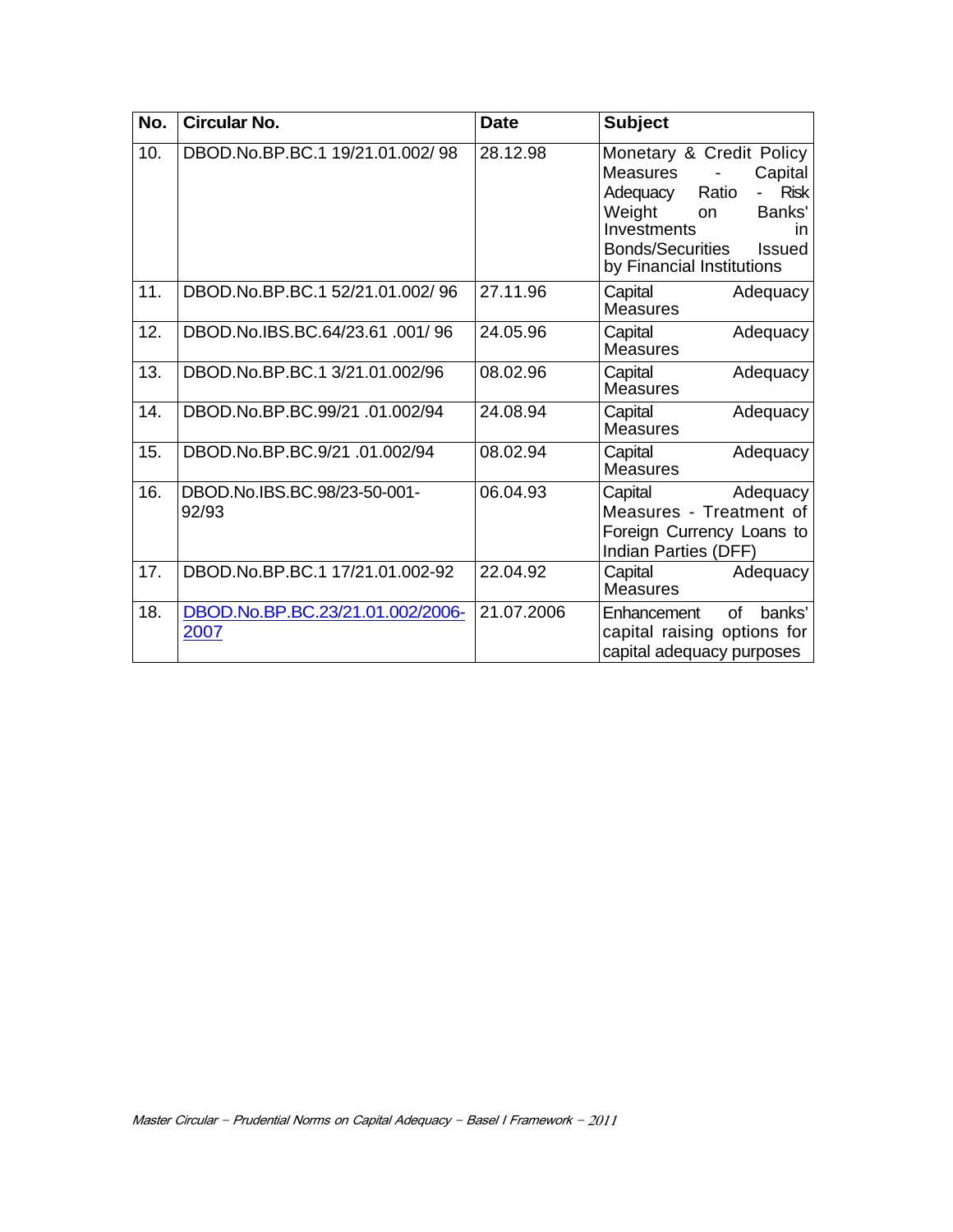## **Part – B**

## **List of Other Circulars containing Instructions/ Guidelines /Directives related to Prudential Norms**

|                | No. Circular No.                                     | <b>Date</b> | <b>Subject</b>                                                                                                                                                                                                                                                                                            |
|----------------|------------------------------------------------------|-------------|-----------------------------------------------------------------------------------------------------------------------------------------------------------------------------------------------------------------------------------------------------------------------------------------------------------|
| $\mathbf{1}$   | DBOD.BP.BC.105/21.01.002/2002-<br>2003,              | 7.05.2003   | Monetary And Credit Policy<br>2003-04 - Investment<br><b>Fluctuation Reserve</b>                                                                                                                                                                                                                          |
| $\overline{2}$ | DBOD.No.BP.BC.96/21.04.048/2002-<br>03               | 23.4.2003   | Guidelines<br>Of<br><b>Sale</b><br><b>on</b><br>Financial<br>Assets<br>to<br>Securitisation<br>Company<br>(SC)/Reconstruction<br>Company (RC) (Created<br>Under The Securitisation and<br>Reconstruction of Financial<br>Assets And Enforcement of<br>Security Interest Act, 2002)<br>and Related Issues. |
| 3              | DBOD No. BP.BC. 89/21.04.018/2002- 29.3.2003<br>03   |             | <b>Guidelines</b><br>compliance<br>on<br>with<br>Accounting<br><b>Standards</b><br>(AS) by banks                                                                                                                                                                                                          |
| $\overline{4}$ | DBOD.No.BP.BC.72/21.04.018/2002-<br>03               | 25.2.2003   | Guidelines for<br>Consolidated<br>Other<br>Accounting<br>And<br>Quantitative<br><b>Methods</b><br>to<br>Facilitate<br>Consolidated<br>Supervision.                                                                                                                                                        |
| 5              | DBOD NO. BP.BC 71/21.04.103/2002-19.2.2003<br>03     |             | Risk Management system in<br><b>Banks Guidelines in Country</b><br><b>Risk Managements</b>                                                                                                                                                                                                                |
| 6              | DBOD. No.BP. BC. 67/21.04.048/2002- 4.2.2003<br>2003 |             | Guidelines on Infrastructure<br>Financing.                                                                                                                                                                                                                                                                |
| 7              | DBOD. Dir.BC. 62/13.07.09/2002-03                    | 24.1.2003   | Discounting/ Rediscounting<br>of Bills by Banks.                                                                                                                                                                                                                                                          |
| 8              | A.P. (DIR Series) Circular No. 63                    | 21.12.2002  | Risk Management and Inter<br><b>Bank Dealings</b>                                                                                                                                                                                                                                                         |
| 9              | No.EC.CO.FMD.6/02.03.75/2002-2003                    | 20.11.2002  | Hedging of Tier I Capital                                                                                                                                                                                                                                                                                 |
| 10             | DBOD.No.BP.BC. 57/<br>21.04.048/2001-02              | 10.01.2002  | Valuation of investments by<br>banks                                                                                                                                                                                                                                                                      |
| 11             | DBOD.No.BC.34/12.01.001/2001-02                      | 22.10.2001  | 42(1) Of<br>Section<br>The<br>Reserve Bank Of India Act,<br>1934 - Maintenance of Cash<br>Reserve Ratio (CRR).                                                                                                                                                                                            |
| 12             | DBOD.BP.BC. 73/21.04.018/2000-01                     | 30.01.2001  | <b>Retirement</b><br>Voluntary<br>Scheme (VRS) Expenditure<br>- Accounting and Prudential<br><b>Regulatory Treatment.</b>                                                                                                                                                                                 |
| 13             | DBOD.No.BP.BC.31/21.04.048/2000                      | 10.10.2000  | Monetary & Credit<br><b>Policy</b><br>Measures - Mid term review<br>for the year 2000-01                                                                                                                                                                                                                  |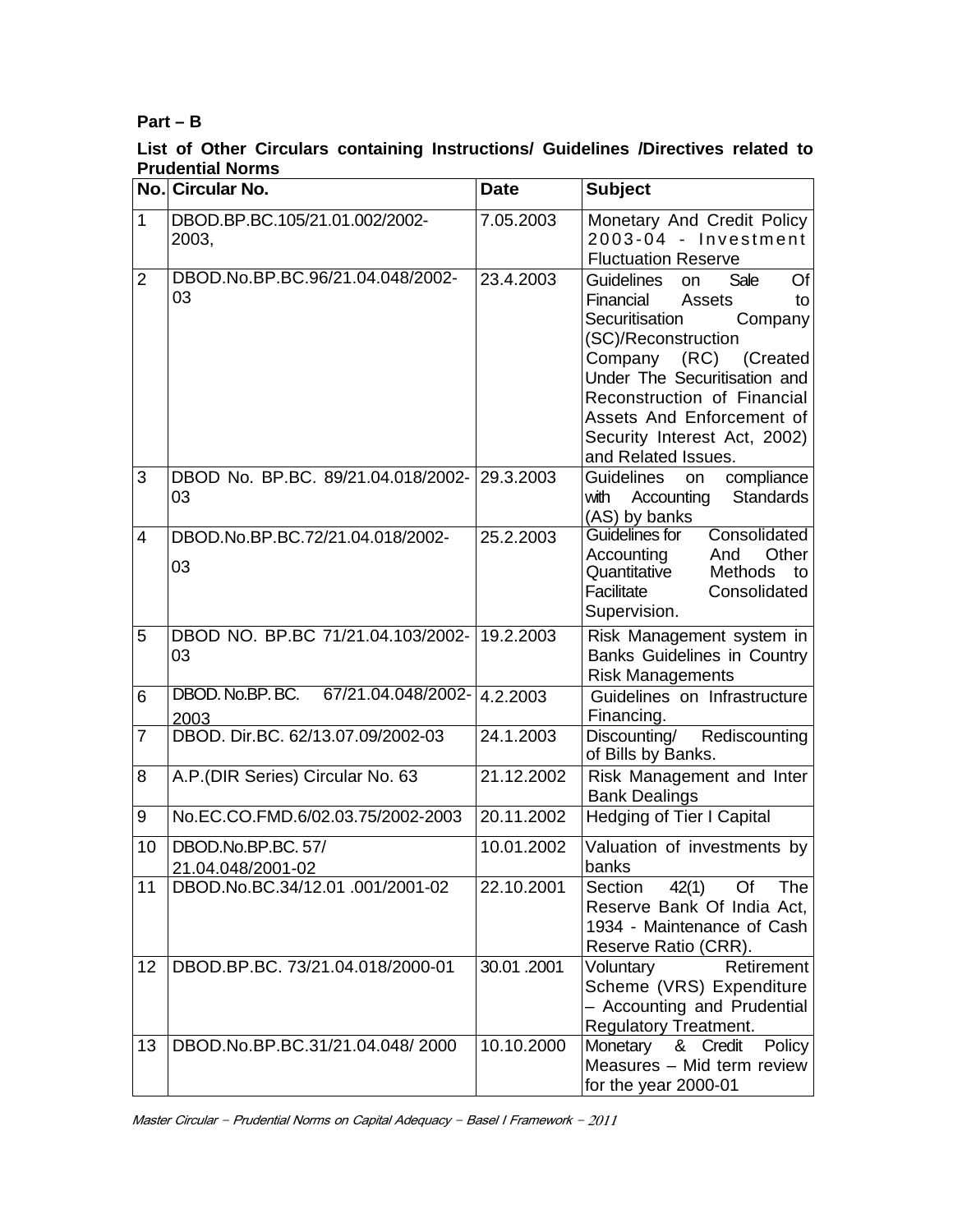|    | No. Circular No.                           | <b>Date</b>         | <b>Subject</b>                                                                                                                                                                         |
|----|--------------------------------------------|---------------------|----------------------------------------------------------------------------------------------------------------------------------------------------------------------------------------|
| 14 | DBOD.No.BP.BC.169/21.01.002/2000           | 03.05.2000          | Policy<br>Monetary<br>& Credit<br><b>Measures</b>                                                                                                                                      |
| 15 | DBOD.No.BP.BC. 144/21.04.048/2000          | 29.02.2000          | Recognition,<br>Asset<br><b>Income</b><br>Classification<br>and<br>Provisioning<br>Other<br>and<br>Related<br><b>Matters</b><br>and<br>Adequacy<br>Standards<br><b>Takeout Finance</b> |
| 16 | DBOD.No.BP.BC.121/21.04.124/99             | 03.11.99            | & Credit<br>Policy<br>Monetary<br><b>Measures</b>                                                                                                                                      |
| 17 | DBOD.No.BP.BC. 101/21.04.048/99            | 18.10.99            | Recognition,<br>Asset<br>Income<br>Classification<br>and<br>Provisioning - Valuation of<br>Investments<br>by Banks<br>in<br>Subsidiaries.                                              |
| 18 | DBOD.No.BP.BC.82/21.01.002/99              | 18.08.99            | & Credit<br>Policy<br>Monetary<br><b>Measures</b>                                                                                                                                      |
| 19 | FSC.BC.70/24.01.001 /99                    | 17.7.1999           | Equipment Leasing Activity -<br>Accounting / Provisioning<br><b>Norms</b>                                                                                                              |
| 20 | MPD.BC.187/07.01.279/1999-2001             | 7.7.1999            | Forward Rate Agreements /<br><b>Interest Rate Swaps</b>                                                                                                                                |
| 21 | DBOD.No.BP.BC.24/21.04.048/99              | 30.03.99            | Prudential<br>Norms -<br>Capital<br>Adequacy<br>Income<br>$\blacksquare$<br>Recognition,<br>Asset<br>Classification<br>and<br>Provisioning                                             |
| 22 | DBOD.No.BP.BC.35/21.01.002/99              | 24.04.99            | Credit<br>Policy<br>Monetary<br>&<br><b>Measures</b>                                                                                                                                   |
| 23 | DBOD.No.BP.BC.1 03/21.01.002/98            | 31.10.98            | & Credit<br>Policy<br>Monetary<br><b>Measures</b>                                                                                                                                      |
| 24 | DBOD.No.BP.BC.32/21.04.018/98              | 29.04.98            | Monetary and Credit Policy<br><b>Measures</b>                                                                                                                                          |
| 25 | DBOD.No.BP.BC.9/21.04.018/98               | 27.01.1998          | <b>Balance Sheet</b><br>$\overline{of}$ Bank -<br><b>Disclosures</b>                                                                                                                   |
| 26 | DBOD.No.BP.BC.9/21.04.048/97               | 29.01.97            | Prudential<br>Capital<br>Norms -<br>Income<br>Adequacy,<br>Recognition,<br>Asset<br>Classification<br>and<br>Provisioning                                                              |
| 27 | DBOD, BP, BC, No. 3/21.01.002/2004-<br>05  | 06.07.04            | Prudential norms on Capital<br>Adequacy - Cross holding of<br>capital among<br>banks/financial institutions                                                                            |
| 28 | DBOD.No.BP.BC. 103 / 21.04.151/<br>2003-04 | June<br>24,<br>2004 | <b>Guidelines</b><br>Capital<br>on<br>Charge for Market risks                                                                                                                          |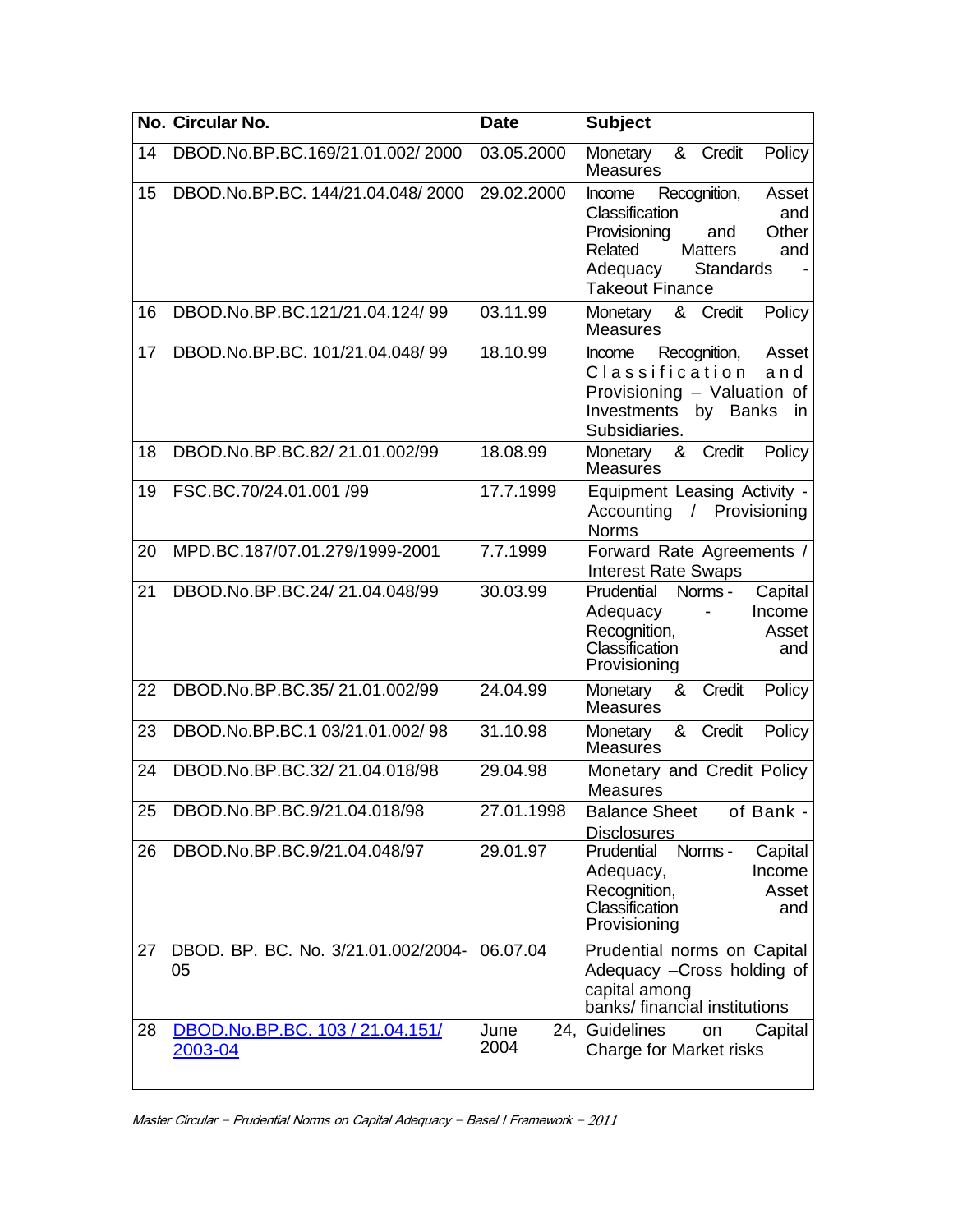| No. | <b>Circular No.</b>                                            | <b>Date</b>                     | <b>Subject</b>                                                                                                                                     |
|-----|----------------------------------------------------------------|---------------------------------|----------------------------------------------------------------------------------------------------------------------------------------------------|
| 29  | DBOD.No.BP.BC.<br>92<br>21.04.048/ June<br>$\prime$<br>2003-04 | 2004                            | 16, Annual Policy Statement for<br>2004-05<br>the<br>year<br>Guidelines on infrastructure<br>financing                                             |
| 30  | DBOD.No.BP.BC. 91/21.01.002/2003-<br>04                        | June<br>2004                    | 15, Annual Policy Statement for<br>the year<br>2004-05<br>Risk<br>Weight<br>for<br>Exposure<br>to<br>Institutions<br>Public<br>Financial<br>(PFIs) |
| 31  | F.No.11/7/2003-BOA                                             | $6^{\sf th}$<br>May<br>2004     | nationalised<br>Permission<br>to<br>banks to issue subordinated<br>debt for augmenting Tier II<br>capital                                          |
| 32  | DBS.FID.No.C-15/01.02.00/2003-04                               | $15th$ June<br>2004             | Risk Weight for Exposures to<br><b>PFIs</b>                                                                                                        |
| 33  | DBOD.BP.BC.29/21.01.048/2004-05                                | 13 <sup>th</sup> August<br>2004 | Prudential<br>Norms-State<br>Govt. guaranteed exposures                                                                                            |
| 34  | DBOD. BP.BC. 61<br>/ 21.01.002/ 2004- 23rd<br>05               | December<br>2004                | Mid-Term<br>Review<br>of<br>the<br>Annual Policy Statement for<br>the year 2004-05. Risk<br>weight on housing loans and<br>consumer credit         |
| 35  | DBOD.No.BP.BC.85/21.04.141/2004-<br>05                         | 30th April<br>2005              | Capital Adequacy- IFR                                                                                                                              |
| 36  | DBOD.No.BP.BC.16/21.04.048/2005-<br>06                         | <b>July 13,2005</b>             | Guidelines on<br>purchase<br>of Non-Performing Assets                                                                                              |
| 37  | DBOD.No.BP.BC.21/21.01.002/2005-<br>06                         | July<br>26,<br>2005             | Risk weight<br>Capital<br>ጣ<br>market Exposure                                                                                                     |
| 38  | DBOD.No.BP.BC.38/21.04.141/2005-<br>06                         |                                 | Oct 10, 2005 Capital Adequacy-IFR                                                                                                                  |
| 39  | DBOD.No.BP.BC.60/21.04.048/2005-<br>06                         | February<br>2006                | 1, Guidelines<br>on<br>Securitisation of Standard<br>Assts                                                                                         |
| 40  | DBOD.No.BP.BC.73/21.04.048/2005-<br>06                         | March<br>24,<br>2006            | <b>Bills</b><br>Discounted<br>under<br>LC-Risk<br>Weight<br>and<br><b>Exposure Norms</b>                                                           |
| 41  | DBOD.No.BP.BC.84/21 .01.002/2005-<br>06                        | May<br>2006                     | 25, APS for 2006-07-Risk<br>Weight on Exposures to<br>Commercial Real estate<br>and Venture Capital<br>Funds                                       |
| 42  | DBOD.BP.BC. 87 /21.01.002/2005-06                              | June<br>8,  <br>2006            | Innovative<br>Tier I/Tier II<br>Bonds - Hedging by<br>banks through Derivative<br><b>Structures</b>                                                |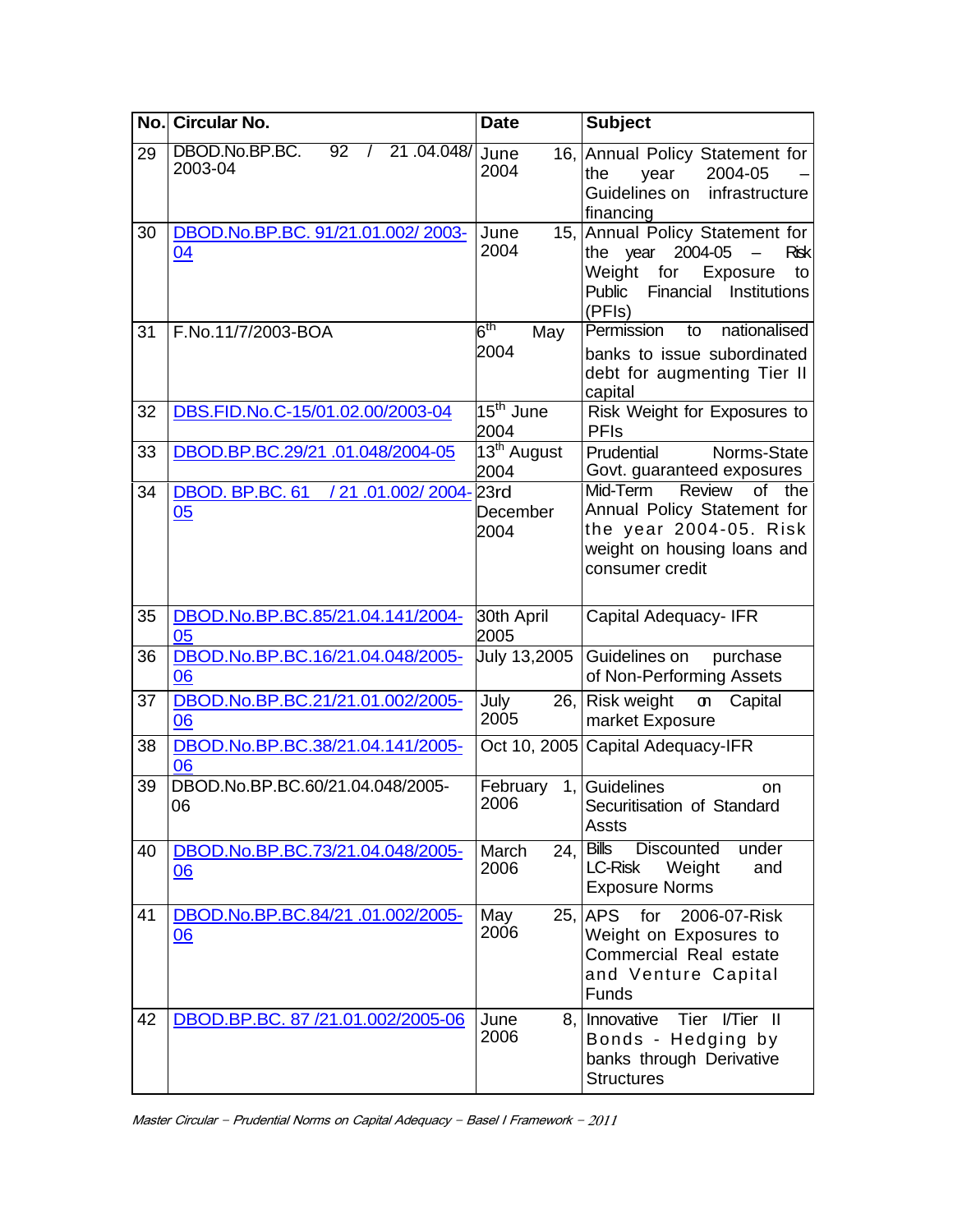|    | No. Circular No.                               | <b>Date</b>         | <b>Subject</b>                                                                                                                                                                                   |
|----|------------------------------------------------|---------------------|--------------------------------------------------------------------------------------------------------------------------------------------------------------------------------------------------|
| 43 | DBOD.NO.BP. BC. 89 / 21.04.048/<br>2005-06     | June<br>22,2006     | Prudential norms on creation<br>and utilisation of floating<br>provisions                                                                                                                        |
| 44 | DBOD.NO.BP. BC. 53 / 21.04.048/<br>2006-07     | January 31,<br>2007 | Third Quarter Review of the<br>Annual Policy Statement on<br>Monetary Policy for the year<br>2006-07-Provisioning<br>Requirement for Standard<br>Assets and Rsik Weights for<br>Capital Adequacy |
| 45 | IDMD.NO. /11.01.01(B)/2006-07                  | January<br>31,2007  | Market<br>Secondary<br><b>Transactions</b><br>'n.<br>Govt.<br>Securities - Short-selling                                                                                                         |
| 46 | DBOD.NO.BP. BC. 92/21.01.002/<br>2006-07       | May 3, 2007         | Annual Policy Statement for<br>2006-07:<br>year<br><b>Risk</b><br>the<br>Weight<br>residential<br>on<br>housing loans                                                                            |
| 47 | DBOD.No. BP. BC.42/21.01.002/2007-<br>2008     | October 29,<br>2007 | Guidelines<br>for<br><b>Issuing</b><br>Preference Shares as part of<br><b>Regulatory Capital</b>                                                                                                 |
| 48 | DBOD.BP.BC.No.59/21.06.001/2007-<br>08         | January 17,<br>2008 | Prudential Norms for Capital<br>Adequacy - Risk Weight for<br><b>Educational Loans</b>                                                                                                           |
| 49 | DBOD.No.BP.BC.83/21.06.001/2007-<br>08         | May 14,<br>2008     | Claims<br>Secured<br>by<br>Residential<br>Property<br>Change in Limits<br>for Risk<br>Weights                                                                                                    |
| 50 | DBOD.No.BP.BC.88/21.06.001/2007-<br>08         | May 30,<br>2008     | Capital Adequacy Norms -<br>Treatment of Banks'<br>Investments in Subsidiaries /<br>Associates and of the<br>Subsidiaries'<br>/ Associates'<br><b>Investments in Parent Banks</b>                |
| 51 | DBOD.No.BP.BC.26/21 .04.048/2008-<br><u>09</u> |                     | Juy 30, 2008 Agricultural Debt Waiver and<br>debt Relief Scheme, 2008-<br><b>Prudential Norms on Income</b><br>Recognition,<br>Asset<br>Classification, Provisioning<br>and capital Adequacy.    |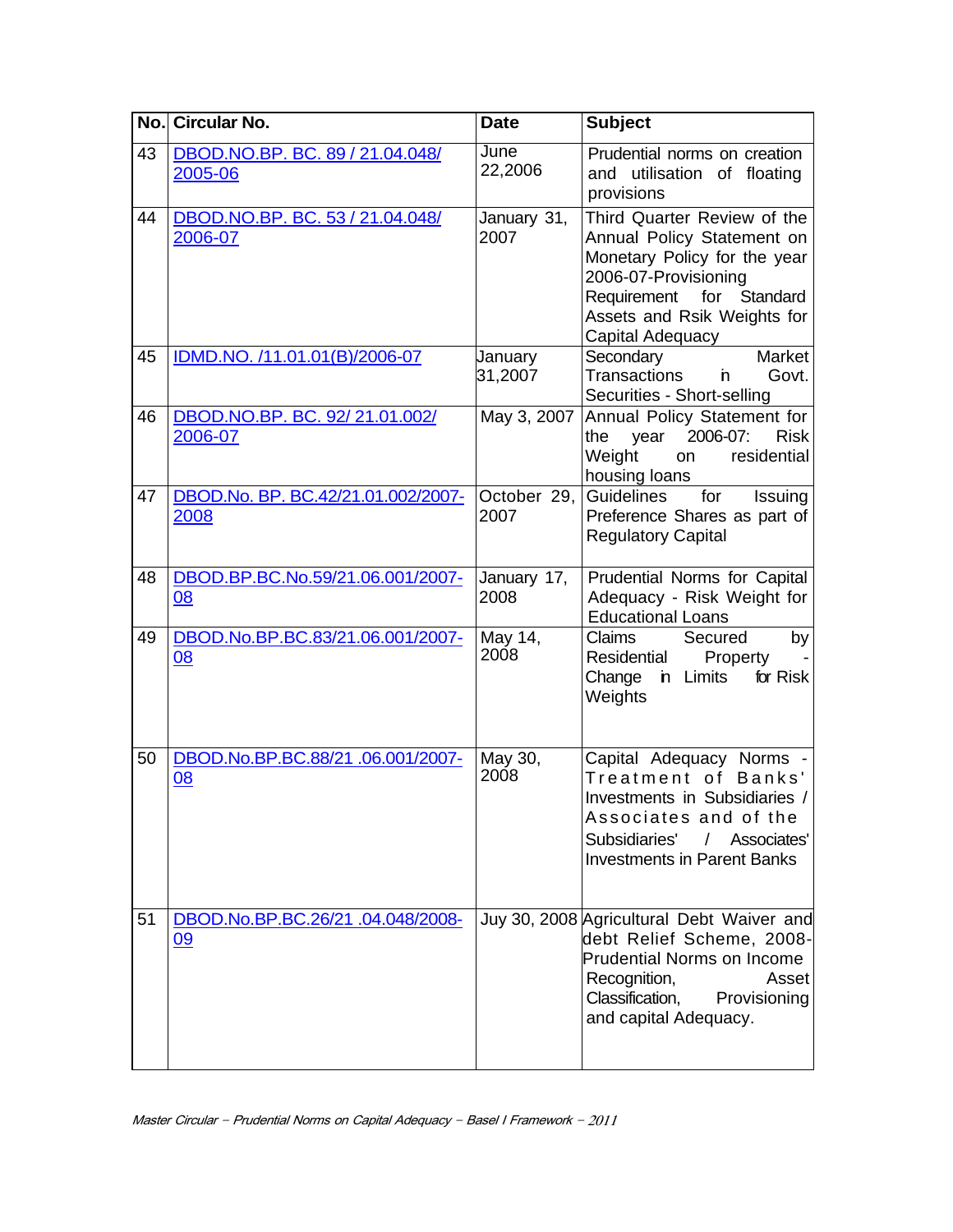|    | No. Circular No.                               | <b>Date</b>          | <b>Subject</b>                                                                                                                                                                                        |
|----|------------------------------------------------|----------------------|-------------------------------------------------------------------------------------------------------------------------------------------------------------------------------------------------------|
| 52 | DBOD.No.BP.BC.31/21 .04.157/2008-<br>09        | August 8,<br>2008    | Prudential Norms for Off-<br>balance Sheet Exposures of<br><b>Banks</b>                                                                                                                               |
| 53 | DBOD.No.BP.BC.76/21.04.0132/2008-<br>09        | November 3,<br>2008  | Prudential<br><b>Guidelines</b><br>on.<br>d Advances<br>Restructuring<br>by Banks                                                                                                                     |
| 54 | DBOD.BP.BC.83/21.01.002/2008-09                | November<br>15, 2008 | <b>Review of Prudential Norms -</b><br>Provisioning<br>for<br><b>Risk</b><br><b>Standard Assets and</b><br>Weights<br>for Exposures<br>to<br>Corporates, Commercial<br>Real Estate and NBFC-ND-<br>SI |
| 55 | DBOD.No.BP.BC.1 18 /21.04.048/2008-<br>09      | March 25,<br>2009    | Prudential<br>treatment<br>οf<br>different types of Provisions<br>in respect of loan portfolios                                                                                                       |
| 56 | DBOD.No.BP.BC.120/21.01.002/2008-<br>2009      | April 2, 2009        | for<br>Guidelines<br>Issuing<br>Preference Shares as part of<br><b>Regulatory Capital</b>                                                                                                             |
| 57 | <b>Mail Box Clarification</b>                  | May 12,<br>2009      | <b>Claims</b><br><b>Banks</b><br>on<br>Exposures of the<br>Indian Branches of Foreign<br>Banks Guaranteed /<br>Counter-guaranteed by Head<br>Offices / Overseas Branches                              |
| 58 | DBOD.BP.BC.No.134/21.06.001/2008-<br><u>09</u> | May 26,<br>2009      | Capital Adequacy Norms for<br>Banks' Exposures to Central<br><b>Counterparties (CCPs)</b>                                                                                                             |
| 59 | DBOD.BP.BC.No.38/21.01.002/2008-<br>09         | September<br>7, 2009 | <b>Issue of Subbordinated Debt</b><br>for raising Tier II Capital                                                                                                                                     |
| 60 | DBOD.BP.BC.No.69/21.01.002/2009-<br>10         | January 13,<br>2010  | Retail issue of Subordianted<br>Debt for raising Tier II Capital                                                                                                                                      |
| 61 | <b>Mail Box Clarifcation</b>                   | January 18,<br>2010  | Capital<br>Adequacy<br>Framework<br>For<br>Security<br>Receipts                                                                                                                                       |